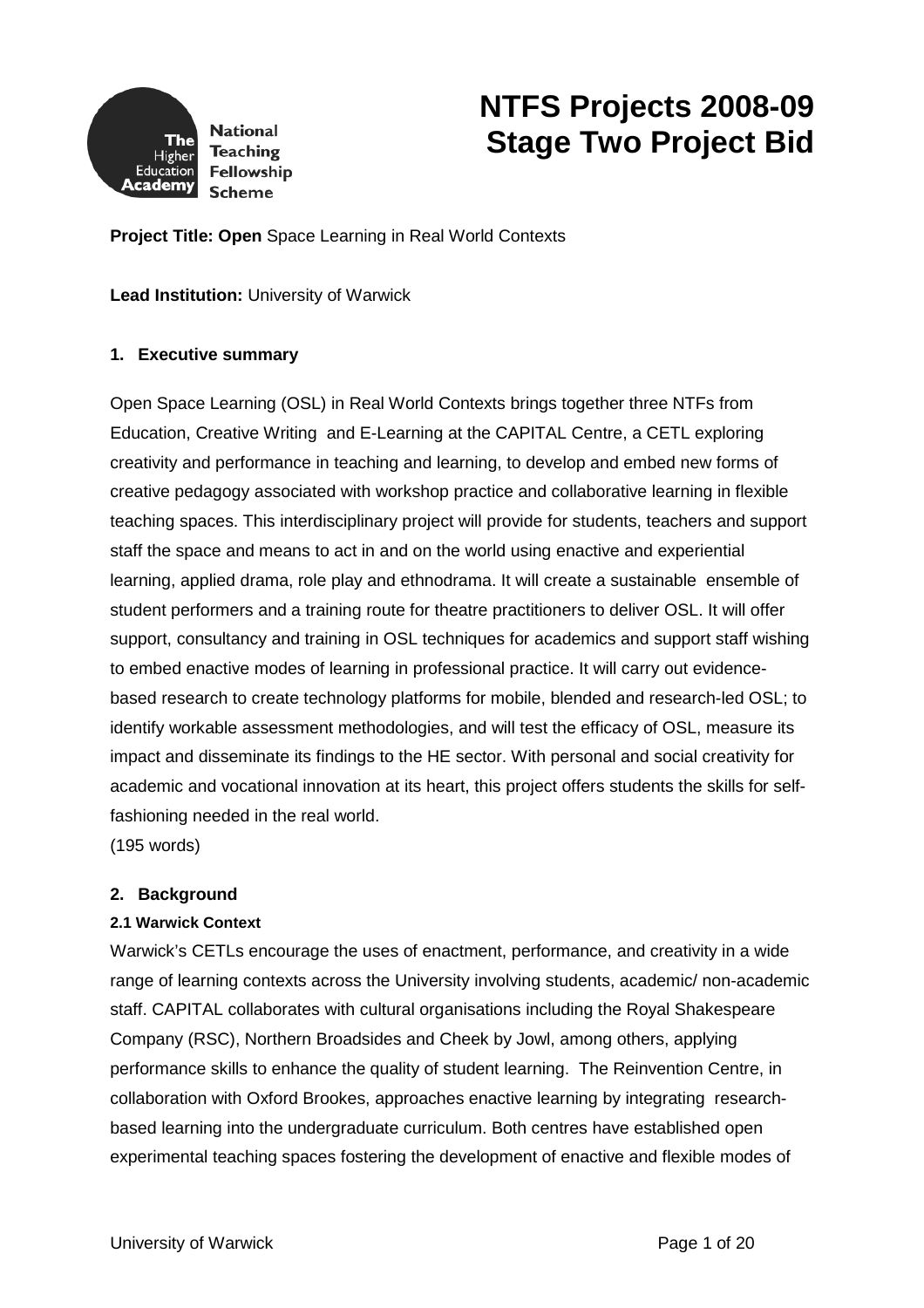learning for students, supplemented by innovative teaching and learning spaces on campus: the Teaching and Learning Grids and Research Exchange.

Cross-faculty research groups, Applying Theatre to Health Medicine and Social Care and the Space, Performance and Pedagogy Group, provide a forum for colleagues interested in applied drama in research.

## **2.2 Open Space Learning**

We use open-space learning (OSL) to cover a "workshop model" of teaching and learning (T&L). Prior experimentation with the ideas of creativity and performance in T&L in both Warwick CETLs has led to an emergent OSL paradigm to be further developed, tested and disseminated through the resources made available by this bid.

The pedagogic assertion is that OSL will bridge formal academic study with the practical, professional applications of theory in practice. OSL avoids the "banking" model of teaching where information is programmed into students by an omniscient teacher. Traditional physical hierarchies of the seminar or lecture room are disrupted. Teacher and student are empowered to create an atmosphere where learning takes place in the interactions with peers, teachers, and, not least, their own and others' physicality. This is learning by discovery: experiential learning (Kolb 1984). OSL helps students to develop research skills and enhance 'soft skills' in areas such as responsibility, sociability, self-esteem and selfmanagement. It addresses intelligences other than linguistic, and learning styles beyond the auditory (Gardner 1985). The project enables a social constructivist approach to T&L, introducing dialogic and experiential inquiry between teachers and learners as the means of actively discovering rather than passively receiving knowledge. The project feeds directly into broader government strategies concerning interdisciplinarity and transferable skills, particularly important when graduates need to be flexible in their approach to the world of work.

# **2.3 Creativity and Multidisciplinarity**

The emerging OSL model has personal and social creativity for academic and vocational innovation at its heart. By creativity we mean providing students, academic/non-academic staff with the space and means to act in and on the world in new and significant ways; to think beyond the known and the predictable, to initiate new ideas and ways of knowing and making; to draw together knowledge and practices from across disciplines.

This is central to the development of multidisciplinary and inter-disciplinary pedagogic approaches that mirror Warwick's creative multidisciplinary research. Research-led teaching, in this context, implies a pedagogy bringing disciplines together in collaborative task-based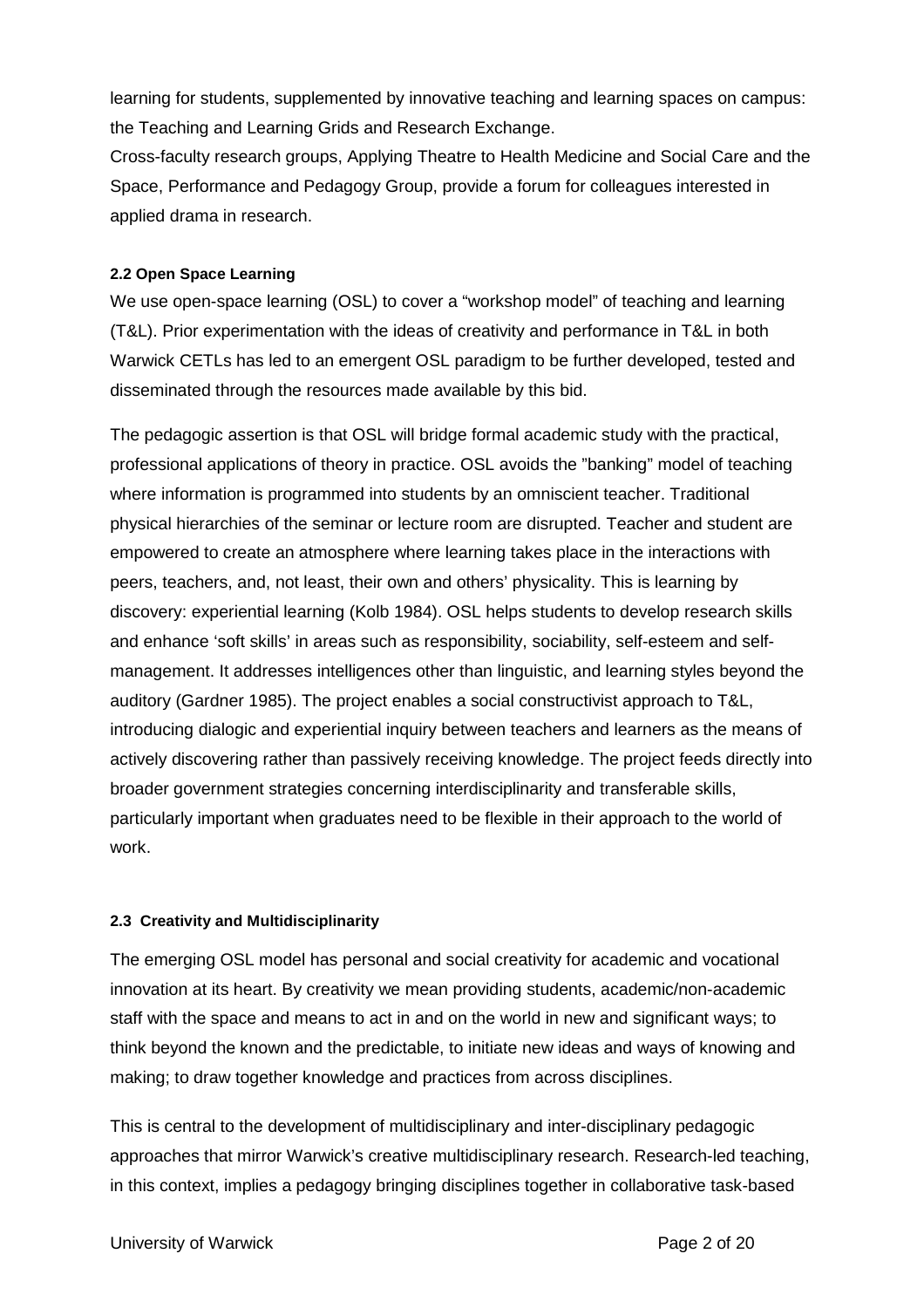and problem-posing processes.

The OSL model also draws on prior studies of creative organisations like the RSC which identify four key qualities found in creative practitioners and workers which are core objectives for OSL (Seltzer and Bentley 1999, Cox 2005, DCMS 2008) in the ability

• to formulate new problems, rather than depending on others to define them.

• to transfer what one learns across different contexts.

• to recognise that learning is an incremental process involving making mistakes and learning from failure.

• to focus one's attention in pursuit of a goal.

# **2.4 Need for the Project**

## **2.4.1 A platform for next practice**

The cross-faculty development of OSL at Warwick has developed out of its CETLs which have served as a catalyst to cross-disciplinary collaboration. They provide physical/ conceptual spaces for developing new institution-wide knowledge about OSL's efficacy for practice, research and understanding of its impact in a diverse range of disciplines. CAPITAL has exposed to OSL approximately 2000 students and staff members from Education, Philosophy, Chemistry, Medicine, Business, English, Cultural Policy Studies, Law, Learning and Development Centre and the Graduate Skills Programme.

A study of a cohort of 190 students over three years shows evidence of the popularity of this methodology with a 36% annual rise in students on the compulsory Shakespeare course selecting the practical workshop option, developed at CAPITAL, with the percentage of first class marks in the practical option 10% higher than in the traditional.

Owing to its emphasis upon skills that are immediately transferable to the workplace, OSL typically finds strong demand from Law, Business, Medicine, Education and Sociology, and forthcoming collaborative projects with Psychology and Neuroscience, and interest from History, French and German, indicate potential in other disciplines. The science faculty, is developing a two-stage OSL workshop for Chemistry based on the periodic table and the history of the discipline.

Initial results in the first stage revealed 56% of students believed they had "better understood inorganic chemistry as a result of the session", with 23% undecided. In the second, 82% of students felt they had "better understood the history of Chemistry as a result of the session ", with 13% undecided.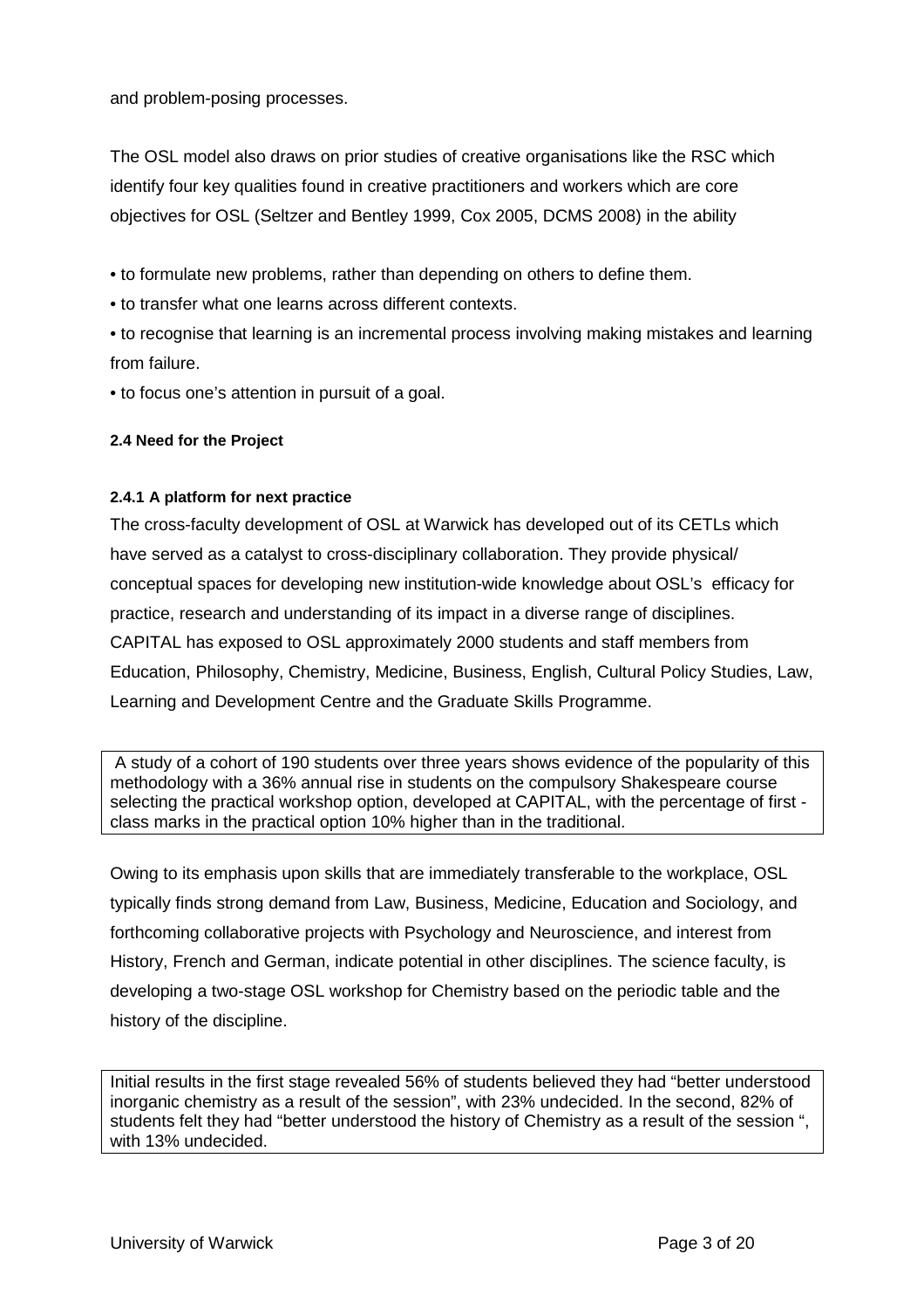Chemistry has plans to repeat this year's workshops with first -year students and is discussing opportunities for undergraduates in the second and third years. English has OSL workshops embedded in both first and third year core modules. The Business School has embedded sessions in its "Issues in Law and Management" module, and Philosophy uses OSL in the academic induction of Philosophy/Literature students and in its third year module "Textual Studies".

#### **2.4.2 Evidence**

Moving beyond the CETL framework will extend the work into disciplines new to OSL and the tracking of students already exposed to OSL into the working environment after graduation. A suitable and transferable methodology in this area and a coherent impact study are essential to demonstrate the validity of claims for OSL .

Research and knowledge exchange has been initiated.This work needs to be further researched and more broadly embedded to measure systematically, and over a sustained period, impact on the quality of student learning and preparation for vocational employment pathways.

#### **2.4.3 Assessment**

Assessment methods for OSL have proved contentious in CAPITAL's formative stage. Evidence, however, from new third -year modules in English using OSL reveal that a combination of methods (reflective journals and filmed records of practical work) produces a confidence in students that practical modules are no more risky in terms of final marks than those based on more traditional T&L methods. A significant part of this project, therefore, will be the development of workable assessment methodologies, both generic and subjectbased, including research into the assessment of group work in small group teaching and in more practice-based environments, as it is extended into a broader range of disciplines.

## **2.4.4 Professional Training**

A coherent programme of support and professional development in OSL is needed for teachers, both those who are committed to these T&L techniques and those who have not yet tried them. This includes training in OSL fo all new academics and continuing training to ensure sustainable practice across the University. A Postgraduate Award in Teaching Shakespeare for Actors, based in the Institute for Education, and developed with the RSC now in its third-year demonstrates the demand from practitioners for pedagogic training in OSL. We will introduce a new PG award in HE Workshop Leadership to provide an accredited pathway.

#### **2.4.5 Sustainability**

University of Warwick **Page 4 of 20**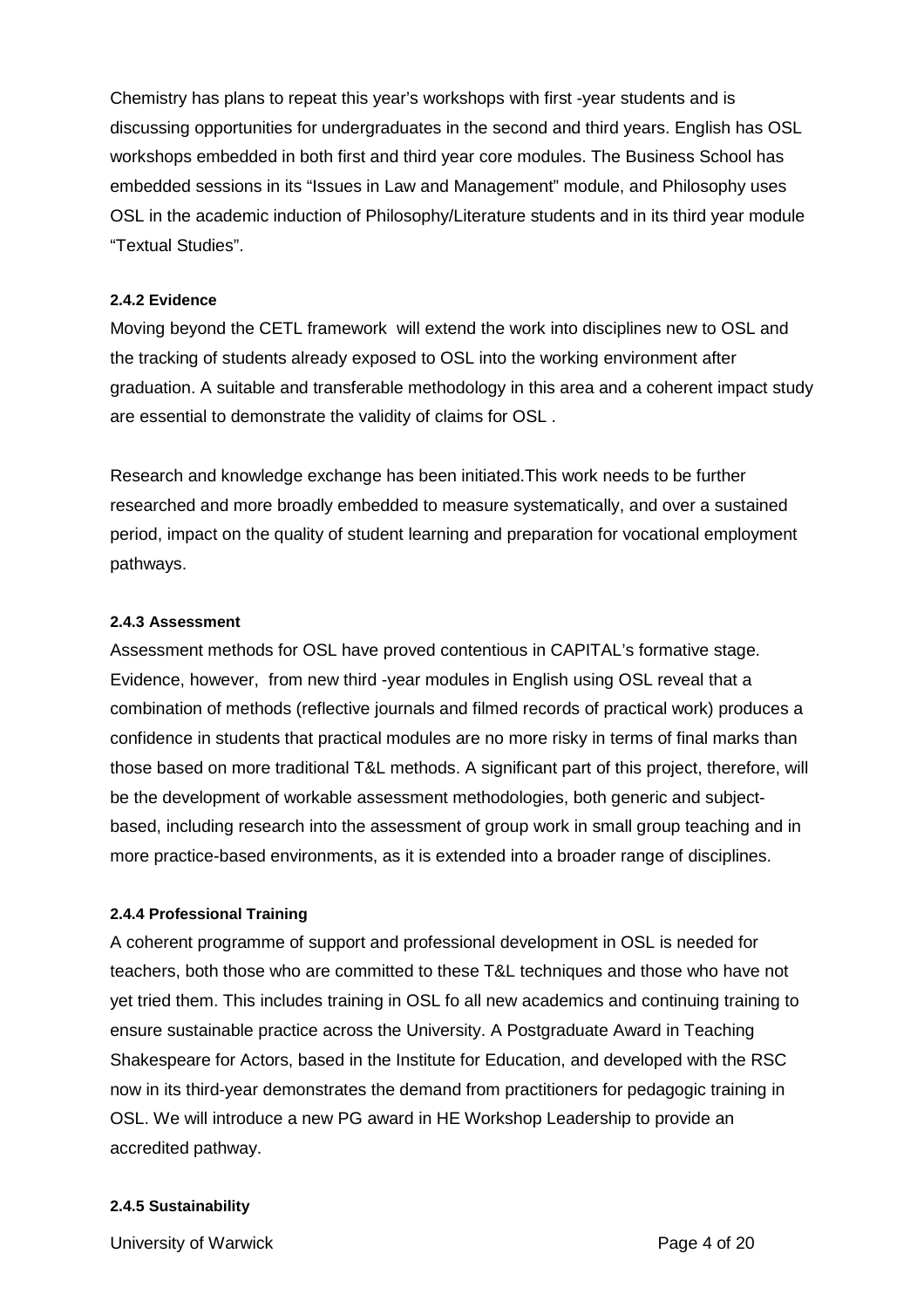CETL resources have been directed towards exploring creative partnerships, engaging with colleagues across the disciplines, developing OSL practice and the design and delivery of OSL teaching in the core areas of literature and the arts. CAPITAL is now in a position to embed this methodology and build the necessary skills across the University. To sustain its work beyond the HEFCE funding and the experimental and explorative phase of the endeavour, the CETL's stated objective is to seek major external grants, and this bid forms part of that strategy.

## **2.4.6 Technology**

Recent rapid developments and adoption of technologies willsignificantly enhance OSL activities and their embedding within the wider curriculum and teaching practices. Technology provides a point of synergy between different disciplines, between educational, business, creative and industrial domains, so that OSL related-practices and technologies can flow across these otherwise challenging lines. There are many 'gaps' in current technological provisions to be back-filled. This project will offer rich opportunities to learn practical and theoretical lessons about the role of technology in OSL, as well as in other mobile, blended, research-led learning pedagogies and to test new developments to inform directly technology developers and support staff, learning designers, practitioners, students, and the wider community.

# **3. Purpose**

The purpose of this bid is to develop and embed a sustainable model of OSL across departments and faculties at Warwick. The key features of the OSL model are:

- Flexible and less hierarchical uses of space to encourage activity-based, social, collaborative and research-led teaching and learning (Savin-Baden 2008, Kolb 1984, Daniels 2001 Jackson et al. 2006)
- An epistemological stance which treats disciplinary knowledge as provisional, problematic and 'unfinished' and which encourages students, teachers and support staff to question the 'known' and to explore the 'unknown'. (Freire &Shor 1987, Wells 2008, Sternberg &Lubart 1999)
- Real-world based experiential learning grounded in discovery, enquiry and action with a stress on meta-cognition and the development of social intelligence (Dewey 1995, Bruner 1986, Argyris 1992, Argyris & Shon 1974)
- Learning which is cognitive but also affective, physical, interpersonal (Gardner 1985, Seltzer &Bentley 1999)
- Learning environments and pedagogies which stress multidisciplinary collaborations and multiple learning styles (Csíkszentmihályi 1999, Gardner 1985)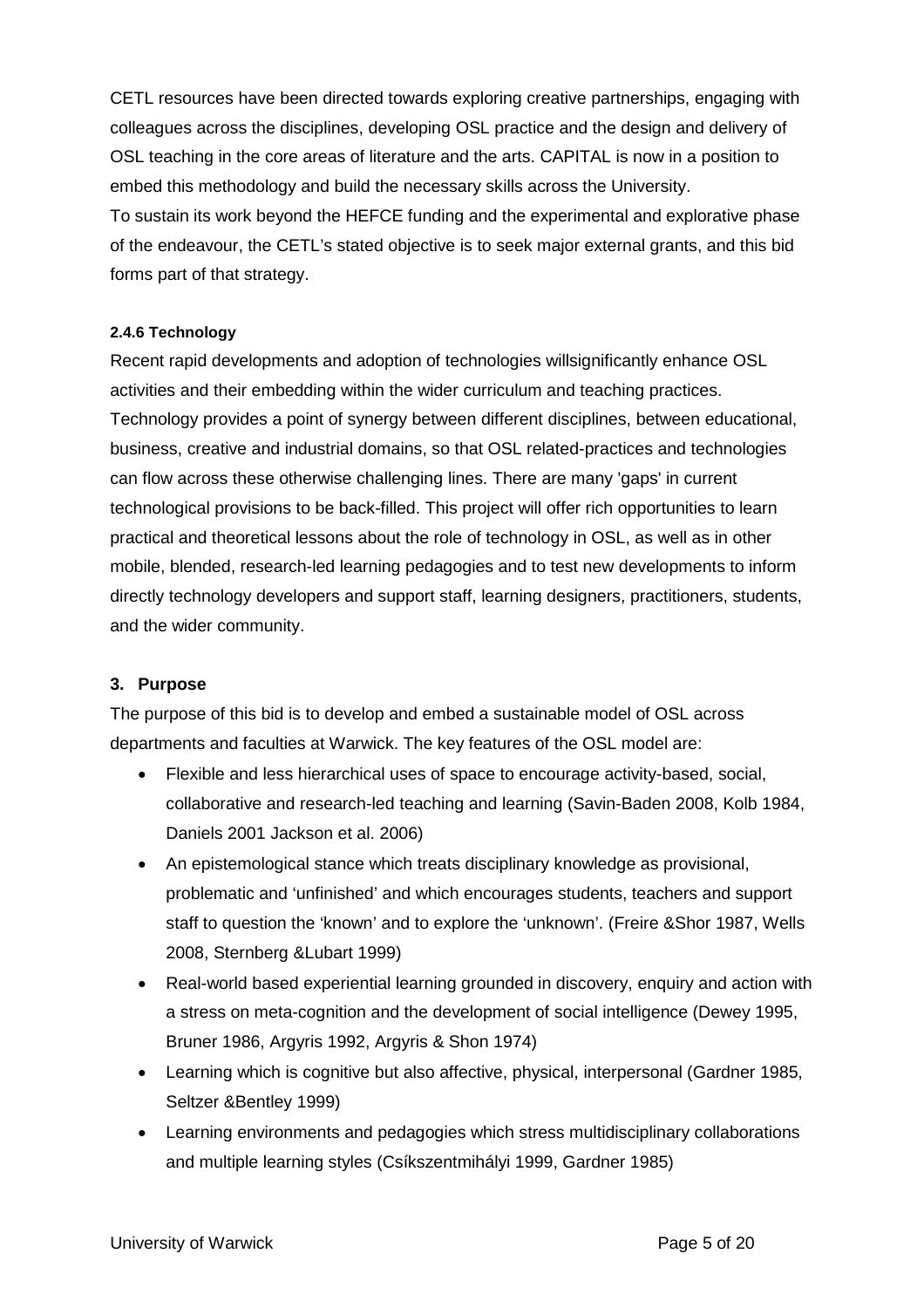Within the theme of OSL, there will be a focus on enactive modes of learning in professional practice, the efficacy of which has been thoroughly researched (Feinman 1995, Holmes and Maxwell 1987, O'Toole and Lepp 2000). The use of enactment, in the teaching of undergraduate and postgraduate students at Warwick, is interdisciplinary and cross-faculty. Medicine, Social Health, Law, Business, Education, Centre for Cultural Policy Studies share a commitment to blur the traditional distinctions between academic study and vocational preparation. The common link is a teaching dimension allowing students to develop professional and vocational competence in "life-like" circumstances requiring the real-time management of clients and problems. The classroom becomes a laboratory for students to explore and experience the real world pressures and creative flexibility required in modern professional settings. (Argyris 1992, Argyris and Shon 1974). This addresses a real need for students to graduate from university with these kinds of 'soft' skills (Pine and Gilmore 1999). CBI surveys found 86% of firms ranked employability skills as the most important factor when recruiting graduates (CBI 2008). CAPITAL's experience has shown that external practitioners and companies supplying training services are expensive and make it difficult to maintain a consistency of approach and commitment to OSL.

An element of the project, therefore, is the development of a student ensemble within the University to offer a range of OSL projects, to academic departments and other bodies e.g. the Learning and Development Centre and the Graduate School. Drawing on the experience and skills of students who have benefited from OSL and offering them professional development opportunities, the ensemble will consist of Warwick students, staff and alumni, replenished each year with first year students, under the direction of a researcher/theatre practitioner. The project thus ensures a sustainable flow of suitably qualified individuals to support the enactive learning model.

Through its research strand the project will gather evidence via longitudinal studies in English, Chemistry and Philosophy to test and monitor the efficacy of OSL and to disseminate practical and research materials to sustain the initial momentum of the funded phase of the project.

## **4. Methodology**

The methodology aims to provide for the identification and delivery of a sustainable strategy to raise the standards of student achievement within the university environment and beyond into the world of work by

 extending research and evaluation into the implementation and impact of OSL on student learning to support the dissemination and transferability of the strategy to other institutions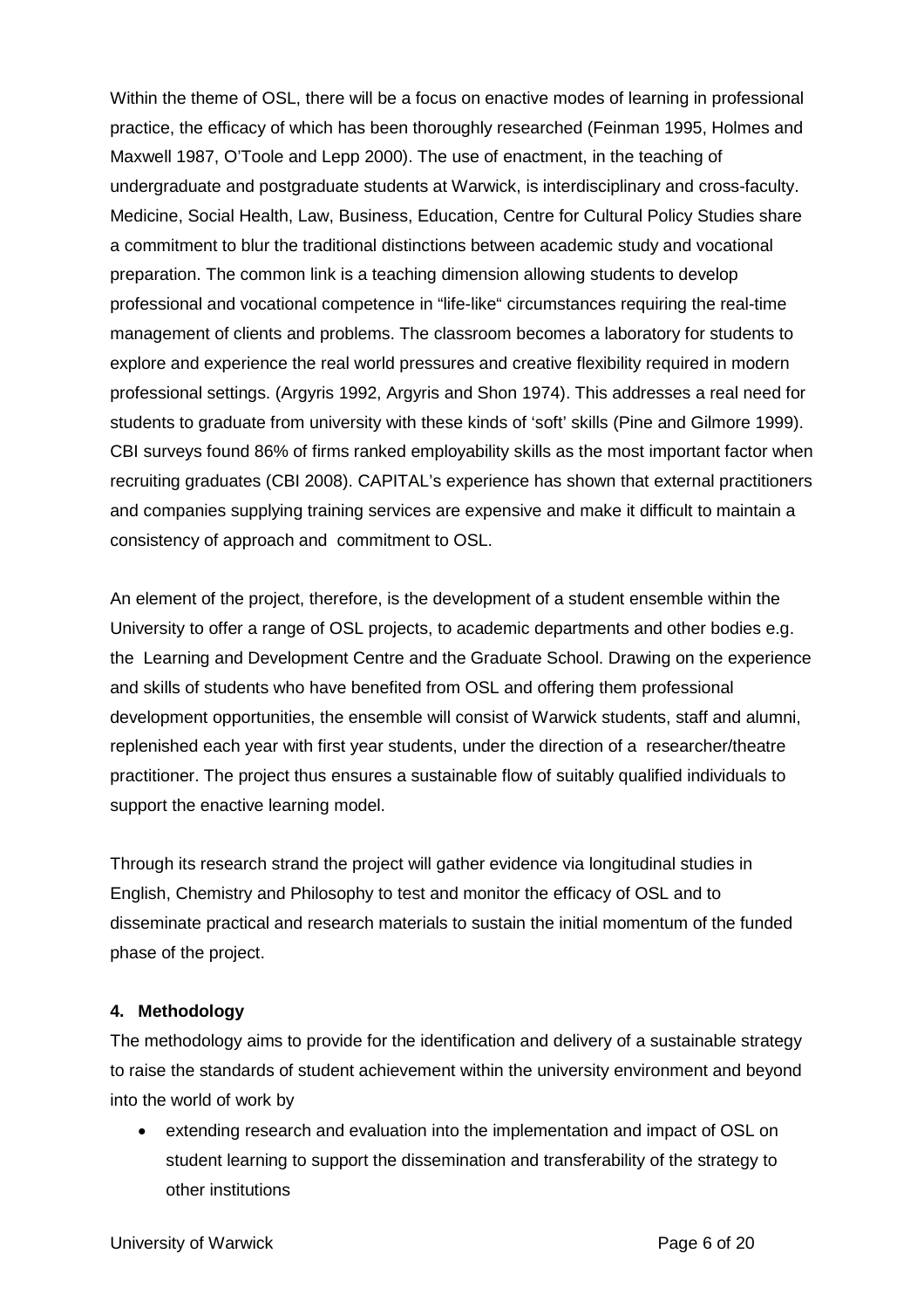- supporting the professionalisation and training of academics and staff across the University to maximise opportunities for OSL.
- creating new relationships between technicians, students and teachers to integrate technology into T&L
- combining the expertise of three Warwick's NTFs
- modelling inter and mutli-disciplinary teaching and learning in real world and task based contexts and environments
- 4.1 Neelands will manage a series of workshop training opportunities**,** both introductory and advanced, for staff to develop their creative understanding and professionalize their practice of OSL exploiting the university's current experimental spaces and involving internal leaders as well as external national and international expert practitioners.
- 4.2 Neelands will establish a new postgraduate certificate in HE workshop leadership in the Institute of Education to build capacity for the support of OSL in the HE sector. A fees bursary will be offered in the first year of the course.
- 4.3 O'Toole will introduce and evaluate a suite of technologies supporting OSL, scaling up a prototype assembled with NTF funding and successfully in use. In collaboration with faculty e-learning advisors, he will identify gaps in current technologies, develop and test prototypes to deploy new software tools to the wider community, guiding the creation of 'future platforms' for OSL across all disciplines.
- 4.4 A research fellow (pt) will

a) broaden the systematic review of the literature relating uses of enactive learning and related fields

b) conduct evidence-based research on OSL

c) administer the programme of case studies, assisting academic colleagues in formulating the theoretical basis for the work, and creating a guidance manual d) develop transferable assessment methods to be applied to OSL models and write up an interdisciplinary methodology

e) manage and/or deliver creative workshops and specific training f) carry out the longitudinal studies, evaluating activity through out the project and drafting the final report.

4.5 A Research Associate/ Practitioner (pt) will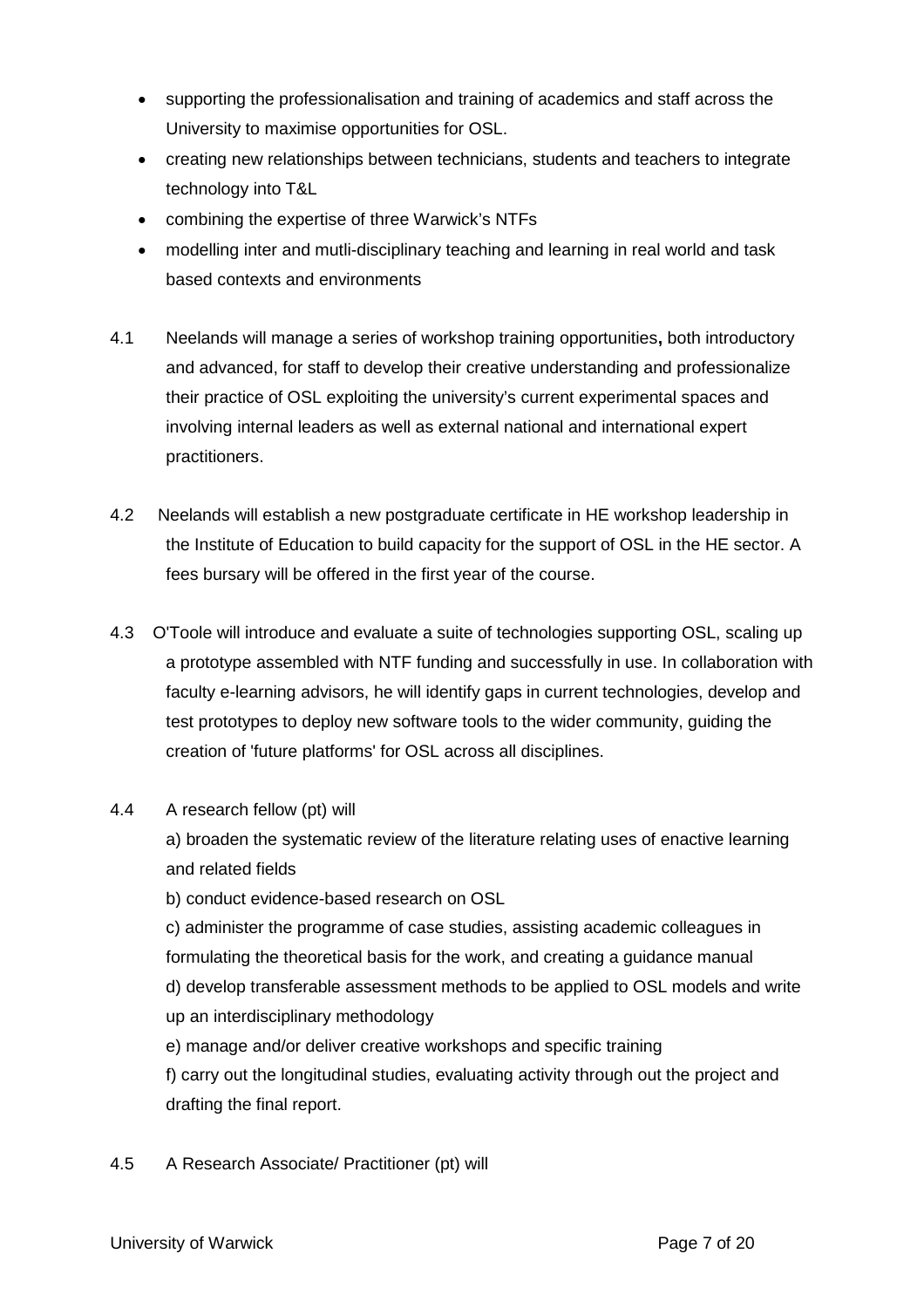a) recruit and train the student ensemble leading an annual creative development project engaging students and staff from across the disciplines

c) design and deliver with this group and individually workshops building upon the OSL model

d) contribute to the Postgraduate Certificate

e) collaborate with the researcher and O'Toole to disseminate electronically descriptions and analyses of the work, producing at least one article for a relevant journal

4.6 Lead departments will be invited to submit proposals for the project's core activity: up to six OSL-based learning projects using external creative partners and/or the student ensemble. These projects will form the basis for case studies**,** mentored by Neelands and Morley, demonstrating the relationship between performance-based learning and student achievement and confidence in their professional development.

- 4.7 At least two international seminars and consultations each year with internationally renowned practitioners in OSL, including applied drama and enactive learning, will be funded to introduce new sophisticated methods and theorize the effects on students' professional competence.
- 4.8 Longitudinal studies of students graduating in 2009 and 2010 from three courses in which OSL has been embedded will follow them into employment to assess the impact on initial professional practice.
- 4.9 Morley will develop an ethnodrama project using a community writing model as a creative form of assessment, drawing on performed/enacted data collected from students and teachers across diverse professional domains reflecting on their professional trajectory.
- 4.10 project outcomes will be disseminated at HEA and research conferences e.g. BERA.

# **5. Activities and Outputs**

By the end of Year 1

1. Case studies and a manual of guidance, supporting OSL in other HE institutions, available electronically.

2. A formal accredited training route for theatre practitioners, academic and other staff in the application of OSL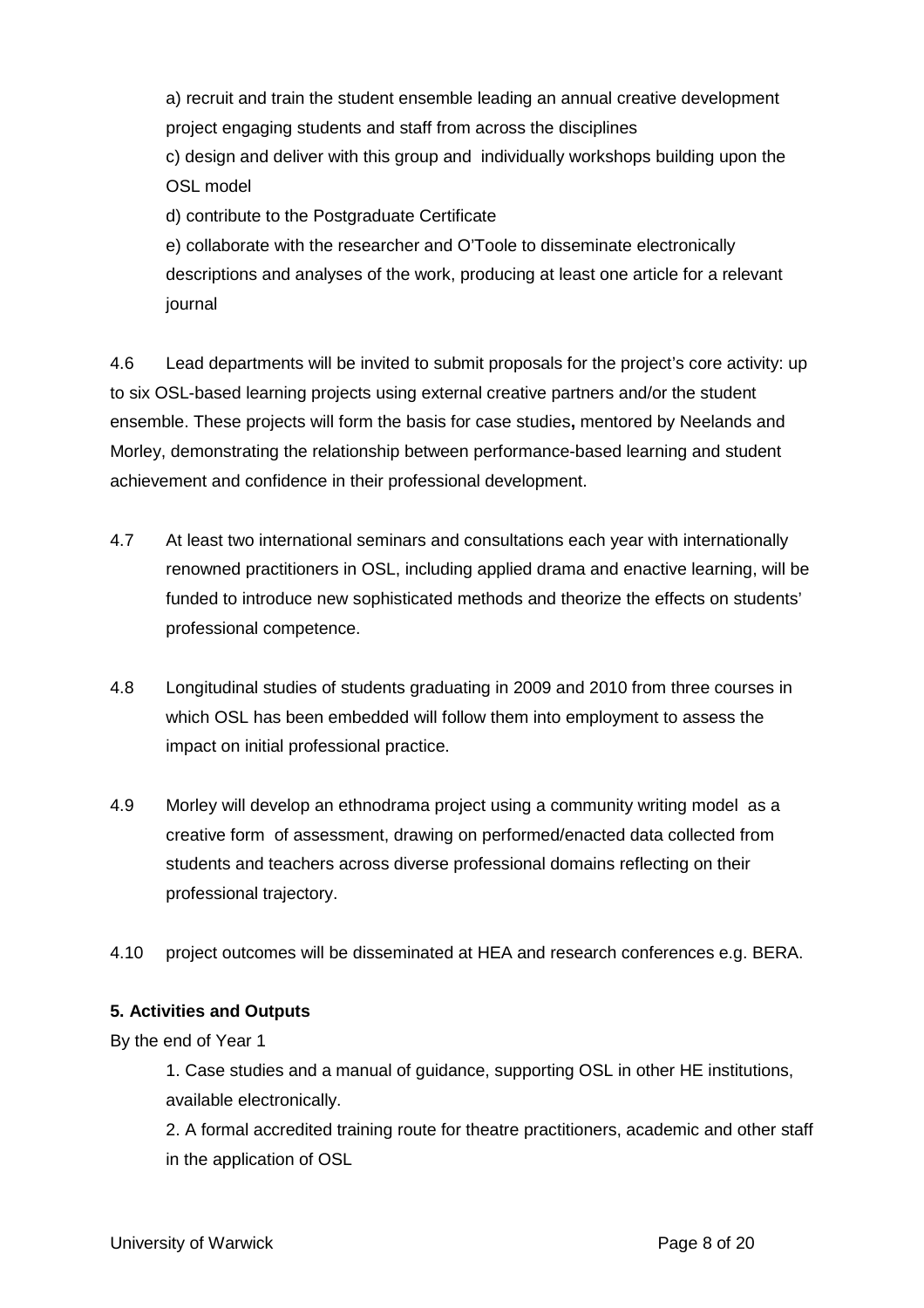3. Four discipline-specific and generic open seminars for Warwick academic and support staff

3. An embedded student ensemble to promote and develop creative methods of OSL 5. Direct involvement of students in the research project, using resources such as *Reinvention: a Journal of Undergraduate Research* to disseminate their work, and Warwick's Undergraduate Research Support Scheme to develop professionalism and creativity.

6. An online 'hand-book' for designing, using and supporting technology for teachers, students, creative professionals, technologists and others involved in OSL, illustrated with case studies, pedagogical design patterns and reviews of hardware and software trends in the OSL context.

By the end of Year 2

1. A systematic and up to date review of the uses and impact of OSL to provide an evidence base for the HE sector on sustainable integration of enactive learning and the development of ethnodrama as an effective methodology

2. The first cohort of trained practitioners with appropriate OSL expertise and experience and equipped to support academics, will be available to the HE sector graduating with the PG Cert in Workshop Leadership

3. A coherent training programme for OSL across the University for academic practitioners and support staff including four discipline-specific and generic open seminars

4. Online guide to the assessment of OSL across disciplines

5. Prototype multi-platform and mobile virtual research and learning environment (VRLE) tools that interface between students embedded in OSL activities and the wider contexts provided by VLEs

6. Dissemination:

- An international conference in July 2011 to share and disseminate best practice, to be promoted through the University's CETLs and other networks e.g. HEA Subject Centres and ANTF.
- Research papers by academic partners for a range of professional journals and disciplines
- Online materials disseminated through the University's digital press, i-Tunes U and other appropriate channels
- Presentations at two UK and two international conferences
- A final impact assessment study

# **6. Contributors**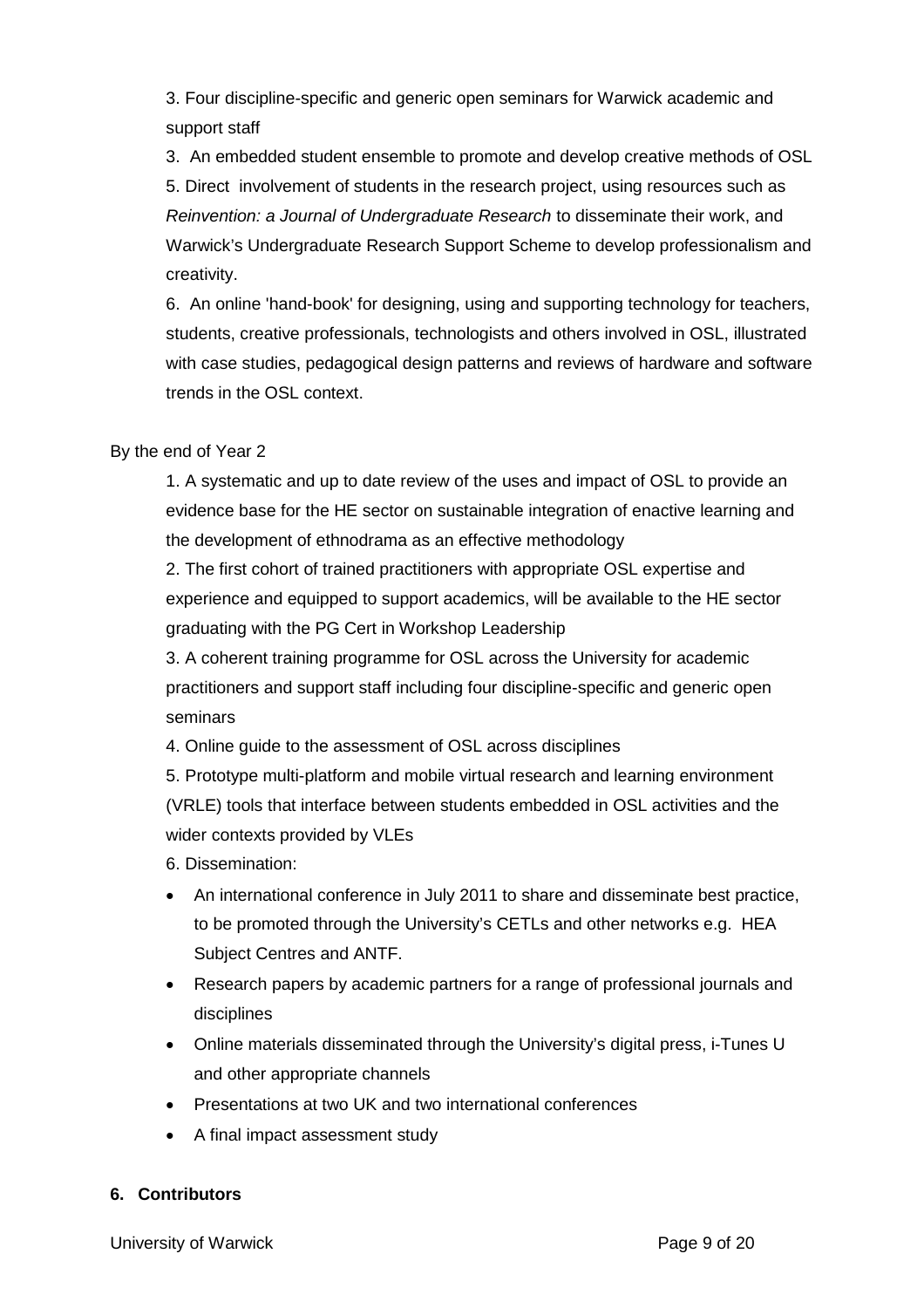The locus for the project will be the CAPITAL Centre which provides the physical space and expertise to lead workshops and seminars and to present the student outcomes of OSL and has created an environment in which three Warwick NTFs across the disciplines have found a common cause:

**Professor Jonothan Neelands (**NTF 2007), Chair of Drama and Theatre Education, Warwick Institute of Education, with an international reputation as an expert in the applied and educational uses of drama in a range of professional contexts, will be lead on professional training. .2 FTE (.1 pro bono)

**Robert O'Toole** (NTF 2008, Warwick Award for Teaching Excellence), Arts Faculty Elearning Advisor, with a particular interest in establishing alternative channels of expression and collaboration, will focus on technological developments to support OSL .3 FTE (.15 pro bono)

**Professor David Morley** (NTF 2006), Director of the Warwick Writing Programme, with an institutional brief to develop creative responses as part of students' learning will work on creative assessment methodologies. .1 FTE (.05 pro bono)

Collaborators who will be invited to contribute case studies, share best practice, develop new initiatives, contribute to seminars and conferences to disseminate practice, work as consultants to other departments interested in OSL and sit on the Steering Group are:

- Professor Jim Davis (Theatre, Performance and Cultural Policy Studies)
- Professor Tony Howard (English and Comparative Literary Studies), Warwick Award for Teaching Excellence (WATE) 2007/8
- Professor Gillian Hundt (Health and Social Studies, Institute of Health)
- Professor Eileen John (Philosophy)
- Dr Jane Kidd (Warwick Medical School), WATE 2006/7
- Dr Cath Lambert (Reinvention Centre, Sociology)
- Grier Palmer (Warwick Business School )
- Dr Paul Raffield (Law), WATE 2007/8
- Professor Carol Chillington Rutter (CAPITAL Centre), WATE 2006/7
- Professor Peter Sadler (Chemistry)

Governance will be provided by

 Working Group, led by Professor Neelands, consisting of the three NTFs, the postgraduate researcher and the researcher/practitioner, responsible for the day to day planning and delivery of the project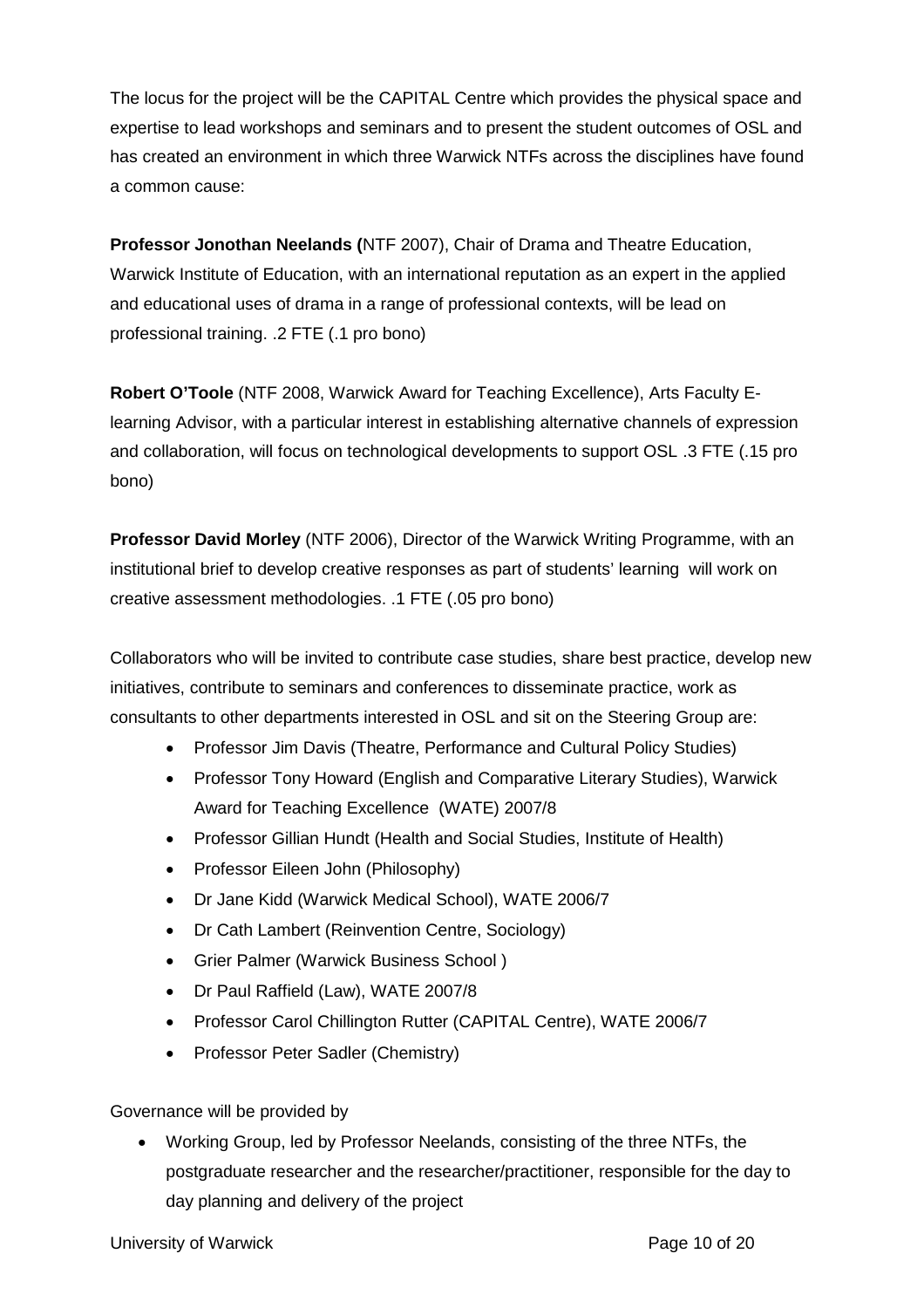A Steering Group of academics from lead departments, with reputations as innovative and gifted teachers already exploring OSL, and other stakeholders, meeting termly to oversee progress and decide on priorities

# **7. Project Budget**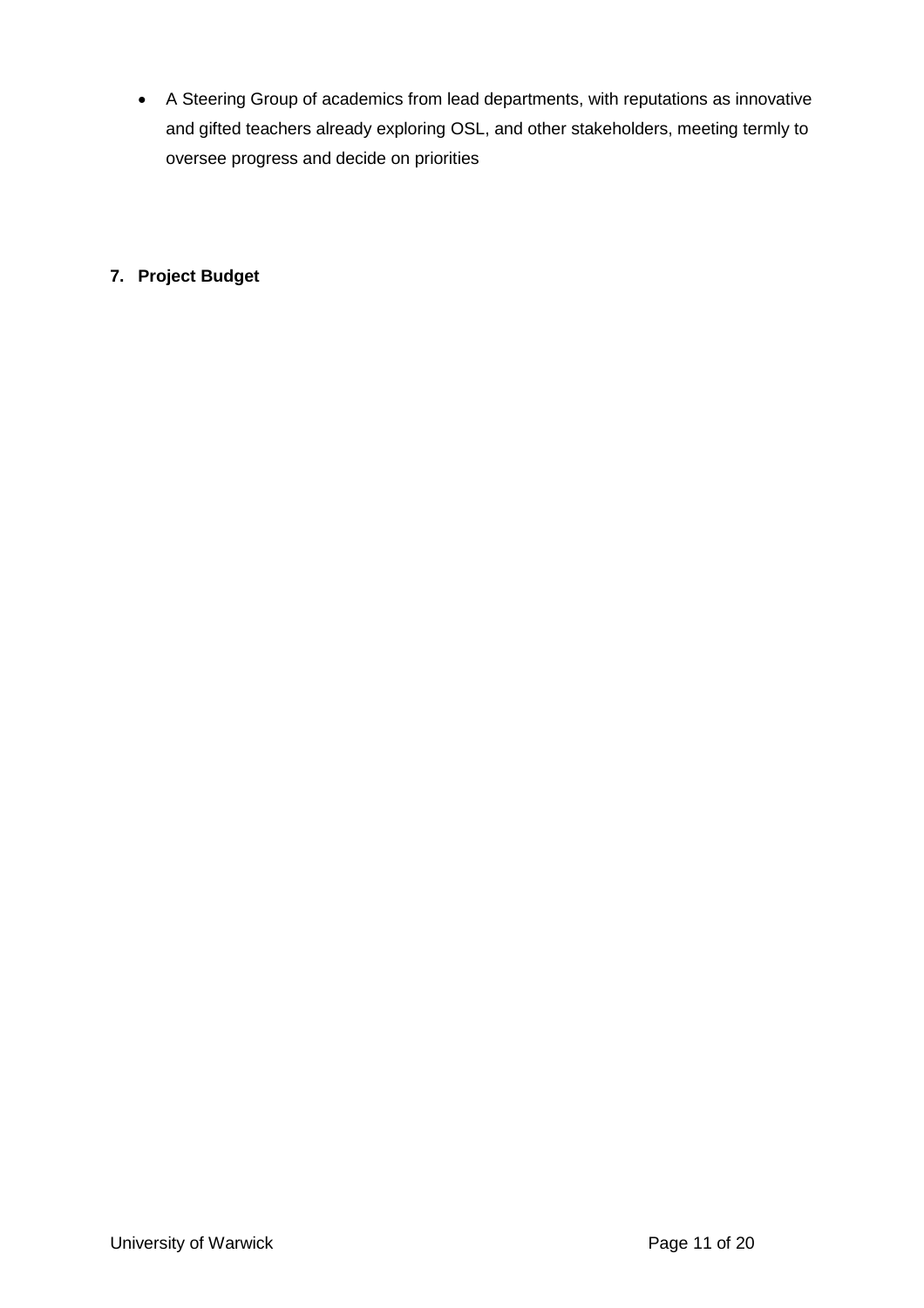|                                 |                 | <b>Funding Requested</b> | <b>Institution Contribution</b> |                 |                 |                 | <b>Total</b> |
|---------------------------------|-----------------|--------------------------|---------------------------------|-----------------|-----------------|-----------------|--------------|
|                                 | YR <sub>1</sub> | YR <sub>2</sub>          | YR <sub>3</sub>                 | YR <sub>1</sub> | YR <sub>2</sub> | YR <sub>3</sub> |              |
| <b>Staff</b>                    |                 |                          | N/A                             |                 |                 | N/A             | 31952        |
| J. Neelands                     | 7867            | 8109                     |                                 | 7867            | 8109            |                 |              |
| $(.2$ FTE)                      |                 |                          |                                 |                 |                 |                 |              |
| FA 9 over £55259                |                 |                          |                                 |                 |                 |                 |              |
| David Morley                    | 3965            | 4087                     | N/A                             | 3965            | 2458            | N/A             | 14475        |
| $(.1$ FTE)                      |                 |                          |                                 |                 |                 |                 |              |
| FA9 over £55259                 |                 |                          |                                 |                 |                 |                 |              |
| Robert O'Toole                  | 6907            | 7375                     | N/A                             | 6907            | 7375            | N/A             | 28564        |
| $(.3$ FTE)                      |                 |                          |                                 |                 |                 |                 |              |
| FA6 £27183-35469                |                 |                          |                                 |                 |                 |                 |              |
| Postdoctoral                    | $\overline{0}$  | 21794                    | N/A                             | 11516           | $\mathbf 0$     | N/A             | 33310        |
| Researcher                      |                 |                          |                                 |                 |                 |                 |              |
| (.3 FTE Yr 1; .5 FTE Yr         |                 |                          |                                 |                 |                 |                 |              |
| 2)                              |                 |                          |                                 |                 |                 |                 |              |
| FA6 £27183-35469                |                 |                          |                                 |                 |                 |                 |              |
| Research                        | $\overline{0}$  | 17672                    | N/A                             | 6428            | $\overline{0}$  | N/A             | 24100        |
| Associate/Practitioner          |                 |                          |                                 |                 |                 |                 |              |
| (.2 FTE Yr 1; .5 FTE Yr         |                 |                          |                                 |                 |                 |                 |              |
| 2)                              |                 |                          |                                 |                 |                 |                 |              |
| FA5 £23449-26931                |                 |                          |                                 |                 |                 |                 |              |
| Clerical support                | 4874            | 5198                     | N/A                             | 0               | 0               | N/A             | 10072        |
| $(0.2$ FTE)                     |                 |                          |                                 |                 |                 |                 |              |
| FA3 £17026-19089                |                 |                          |                                 |                 |                 |                 |              |
| <b>Travel &amp; Subsistence</b> | 300             | 1000                     | N/A                             |                 |                 | N/A             | 1300         |
| <b>Equipment</b>                | 4600            |                          | N/A                             |                 |                 | N/A             | 4600         |
| 4 x 13" 2.0 GHz                 |                 |                          |                                 |                 |                 |                 |              |
| Macbook with Videocue,          |                 |                          |                                 |                 |                 |                 |              |
| Screenflow and camera           |                 | 5000                     | N/A                             |                 |                 | N/A             | 5000         |
| <b>Dissemination activities</b> |                 |                          |                                 |                 |                 |                 |              |
| Conference                      |                 |                          | N/A                             |                 |                 |                 |              |
| <b>Evaluation</b>               |                 | 2029                     |                                 |                 |                 | N/A             | 2029         |
| Impact assessment               |                 |                          |                                 |                 |                 |                 |              |
| study<br>Office running costs & | 6886            | 52794                    | N/A                             | 29840.2         | 6886.2          | N/A             | 96406        |
| overheads, (fEC)                |                 |                          |                                 |                 |                 |                 |              |
| Other (please specify)          |                 |                          | N/A                             |                 |                 | N/A             |              |
| Consumables                     | 250             | 250                      | N/A                             |                 |                 |                 | 500          |
| Secondments for                 | 4500            | 4500                     | N/A                             |                 |                 |                 | 9000         |
| <b>Steering Group</b>           |                 |                          |                                 |                 |                 |                 |              |
| <b>External practitioners</b>   | 4200            | 4200                     | N/A                             |                 |                 |                 | 8400         |
| and consultants                 |                 |                          |                                 |                 |                 |                 |              |
| <b>Enactive learning</b>        | 3000            | 3000                     | N/A                             |                 |                 |                 | 6000         |
| projects                        |                 |                          |                                 |                 |                 |                 |              |
| Ethnodrama project              |                 | 2000                     |                                 |                 |                 |                 | 2000         |
| Creative project for            | 2000            | 2000                     | N/A                             |                 |                 |                 | 4000         |
| student drama                   |                 |                          |                                 |                 |                 |                 |              |
| ensemble                        |                 |                          |                                 |                 |                 |                 |              |
| Postgrad bursary                |                 | 3145                     | N/A                             |                 |                 |                 | 3145         |
| <b>Total</b>                    | 49349           | 144153                   | N/A                             | 66523           | 24828           |                 | 284853       |
| <b>Total Funding</b>            | £193502         |                          |                                 |                 |                 |                 |              |
| <b>Requested</b>                |                 |                          |                                 |                 |                 |                 |              |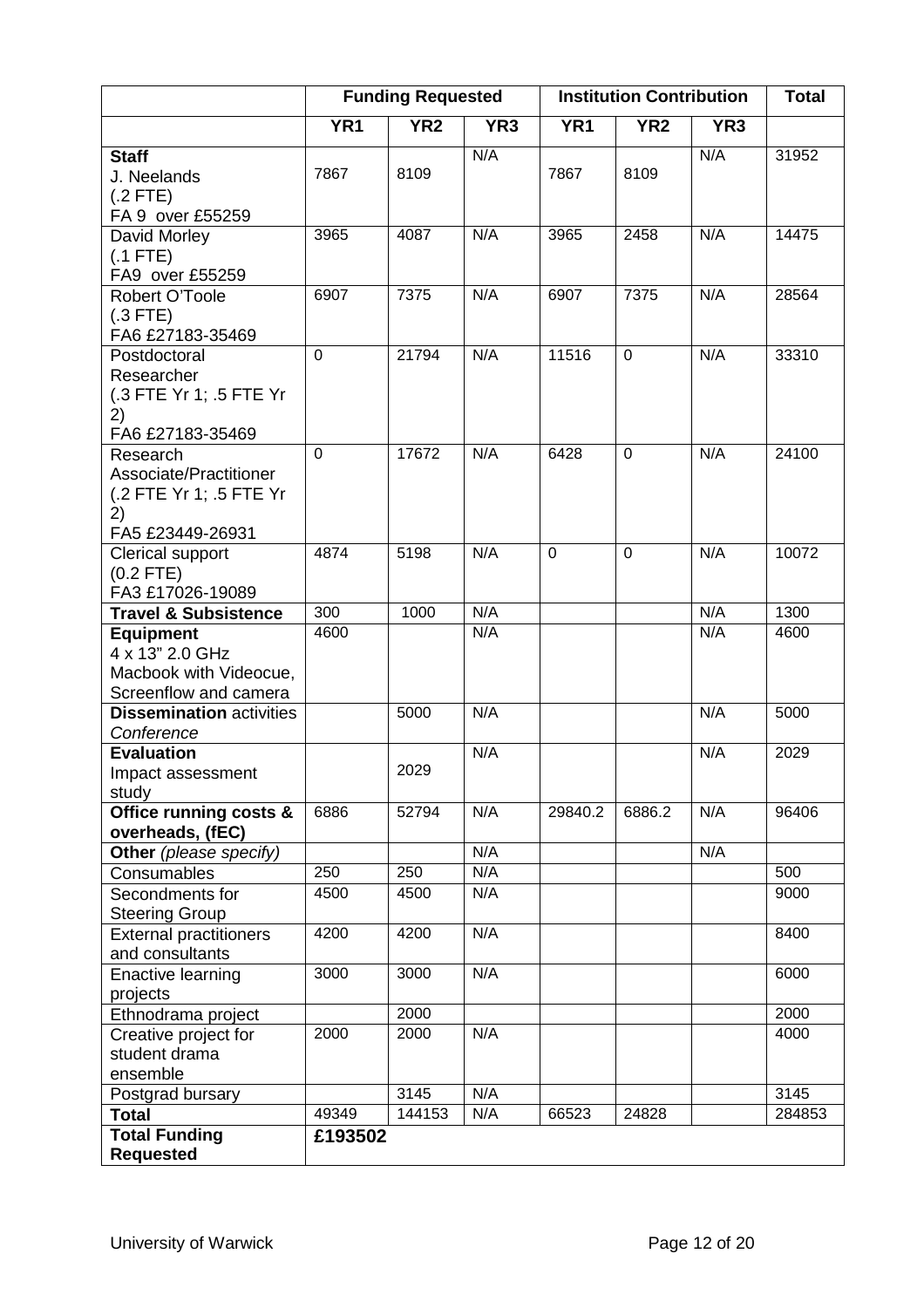# **8. Evaluation Strategy**

8.1 Formative evaluation:

- Steering Group and Working Group, meeting regularly and generating formal minutes.
- Regular monitoring of the e-learning aspects of the project
- Participant and practitioner questionnaires for each workshop, session or project

8.2 Impact indicators will include:

- students involved in modules developed under the NTF scheme
- students recruited to the student ensemble
- participating departments or University bodies
- applications to and graduates from the Postgraduate Certificate course
- take-up of optional training
- adoption of alternative assessment strategies
- page hits on electronic resources
- involvement of technical support staff in delivery

The University's Learning and Development Centre will carry out an impact assessment exercise in Summer 2011.

# **9 Dissemination Strategy**

The purpose is to inform academic colleagues and management at Warwick and the wider UK HE community of the OSL methodology and its practice. The research findings will be disseminated **internally** through

- Space, Performance, Pedagogy group
- Faculty T&L for a
- Faculty e-learning advisor team

# **Externally** through

- CAPITAL's web site regularly updated and refreshed
- writing up of outcomes and case studies for publication in pedagogic journals
- presentations at national and international conferences
- international dissemination conference for up to 100 delegates in year 2.
- HEA subject centres, the National Teaching Fellows, and other regional and national collaborations.

The project will benefit from a steering group of stakeholders including academic staff identified in 5. above and

- Pro Vice Chancellor for Teaching and Learning (*ex officio*)
- Education Officer, Warwick Students Union (*ex officio*)
- Manus Conaghan (Learning and Development Centre)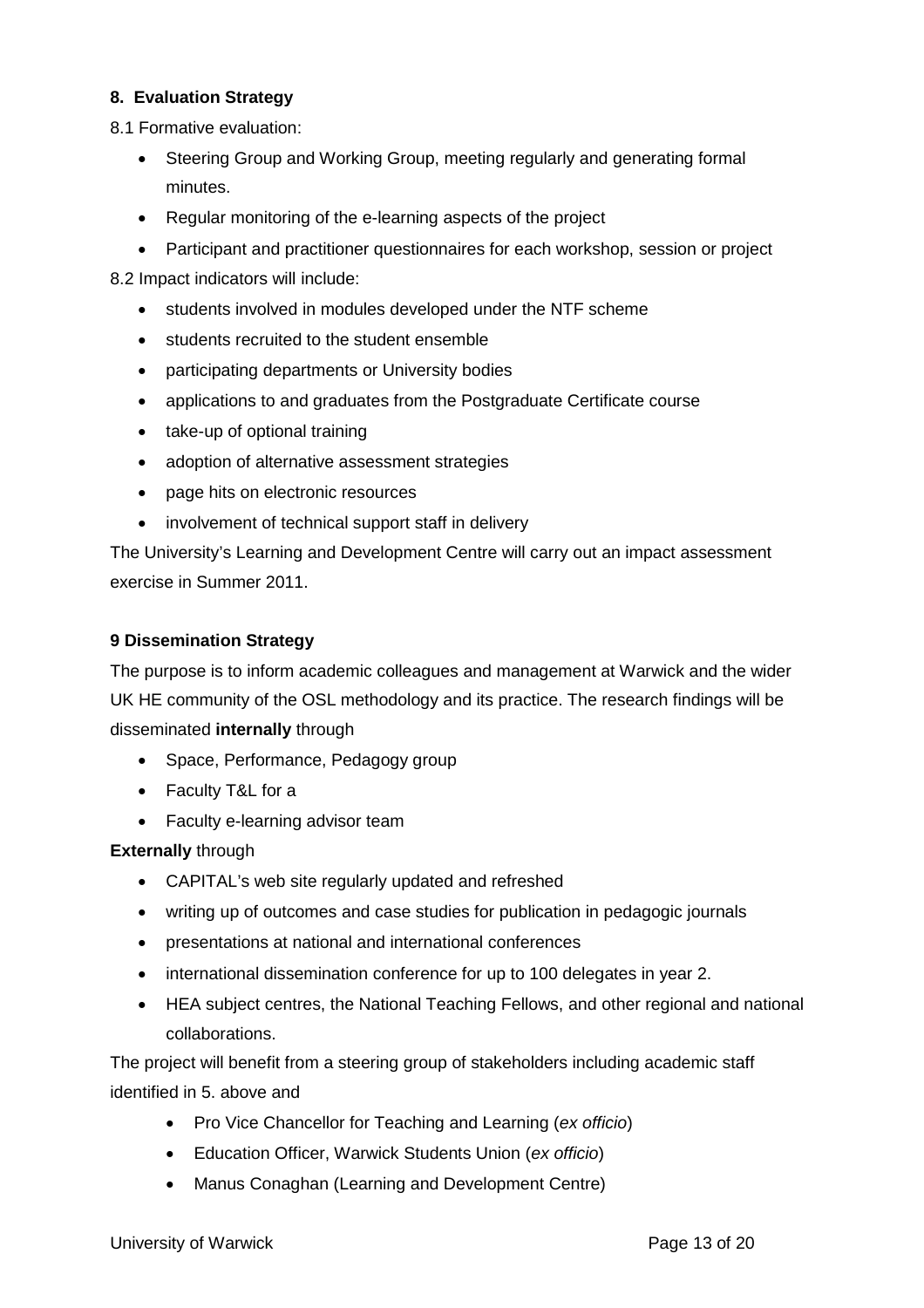## **10. Risk Management**

| <b>Risk</b>                           | Contingency                                   |  |
|---------------------------------------|-----------------------------------------------|--|
| Loss or absence of key staff:         | • 3 NTFs to take on leadership as             |  |
|                                       | necessary                                     |  |
|                                       | formal system for approving<br>$\bullet$      |  |
|                                       | planned absence                               |  |
|                                       | short time frame for the project<br>$\bullet$ |  |
| Failure to achieve planned objectives | strong and accountable                        |  |
|                                       | management                                    |  |
|                                       | realistic project planning with<br>$\bullet$  |  |
|                                       | achievable milestones                         |  |
|                                       | governance and management<br>$\bullet$        |  |
|                                       | model agreed by NTFs                          |  |
| Inadequate student and staff          | proven network of existing<br>$\bullet$       |  |
| involvement:                          | partners                                      |  |
|                                       | clear articulation of benefit to<br>$\bullet$ |  |
|                                       | students                                      |  |

## **11. Summary of Benefits**

- 1. Provides an exemplary model of an institutional strategy to deploy OSL to enhance the professional competence of students, academics, support staff, and others, focusing on the post-project sustainability of a coherent and planned use of enactive learning including a transferable model of the embedded acting ensemble
- 2. Disseminates evidence-based research in OSL methodology addressing T&L, assessment and e-learning
- 3. Embeds OSL at Warwick to improve student learning experience and equality of teaching and success rates
- 4. Consolidates OSL practice at Warwick exploiting new and existing resources and practices within the University to contribute practical examples and theoretical underpinning of OSL to the HE community.

The project extends the ground-breaking work begun at Warwick under the CETL initiative to explore and experiment with new methodologies, responding directly to current pedagogical, economic and political need in the HE sector.

## **3960 words**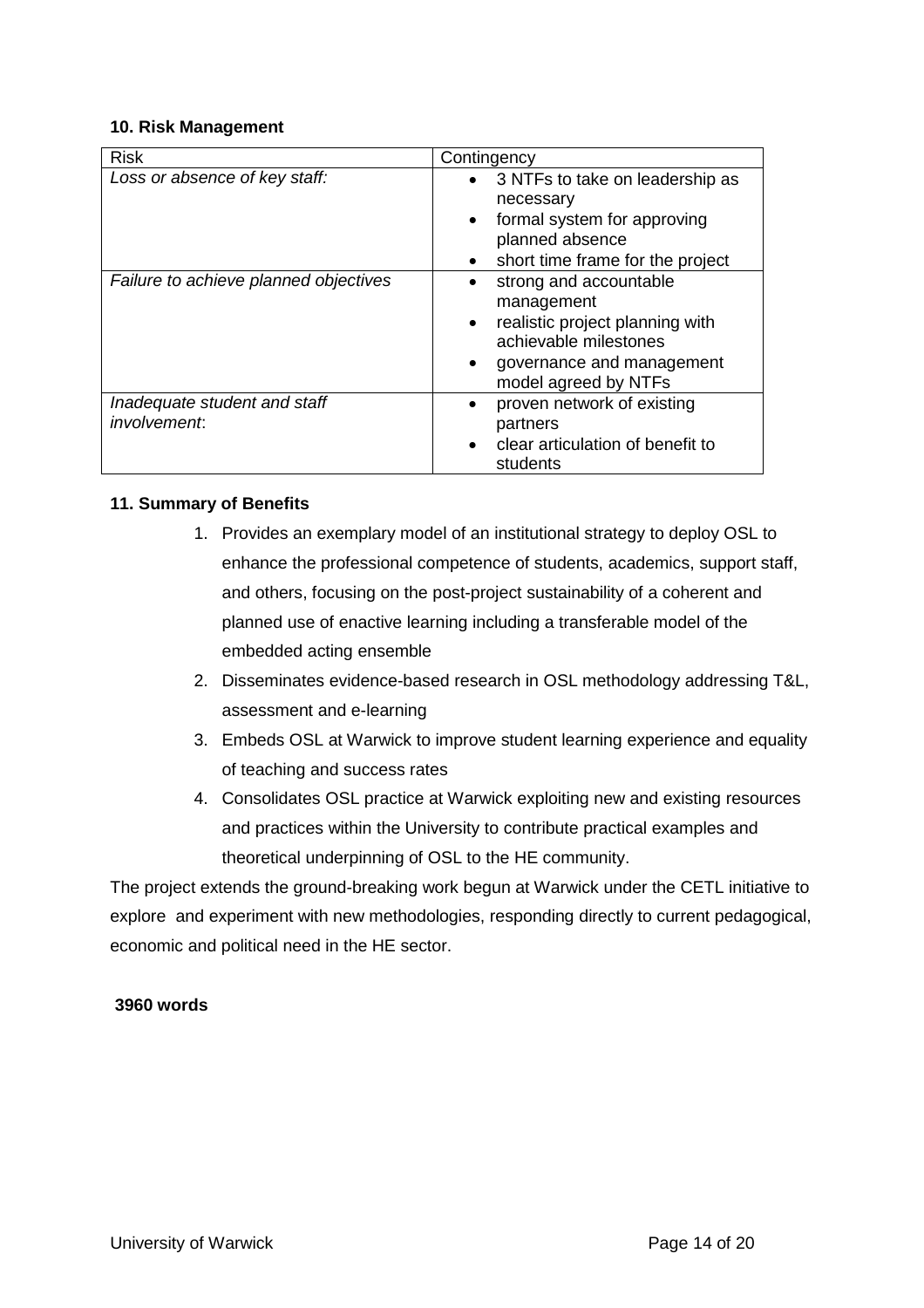# **Appendices**

# **Curricula Vitae**

Professor Jonothan Neelands Professor David Morley Robert O'Toole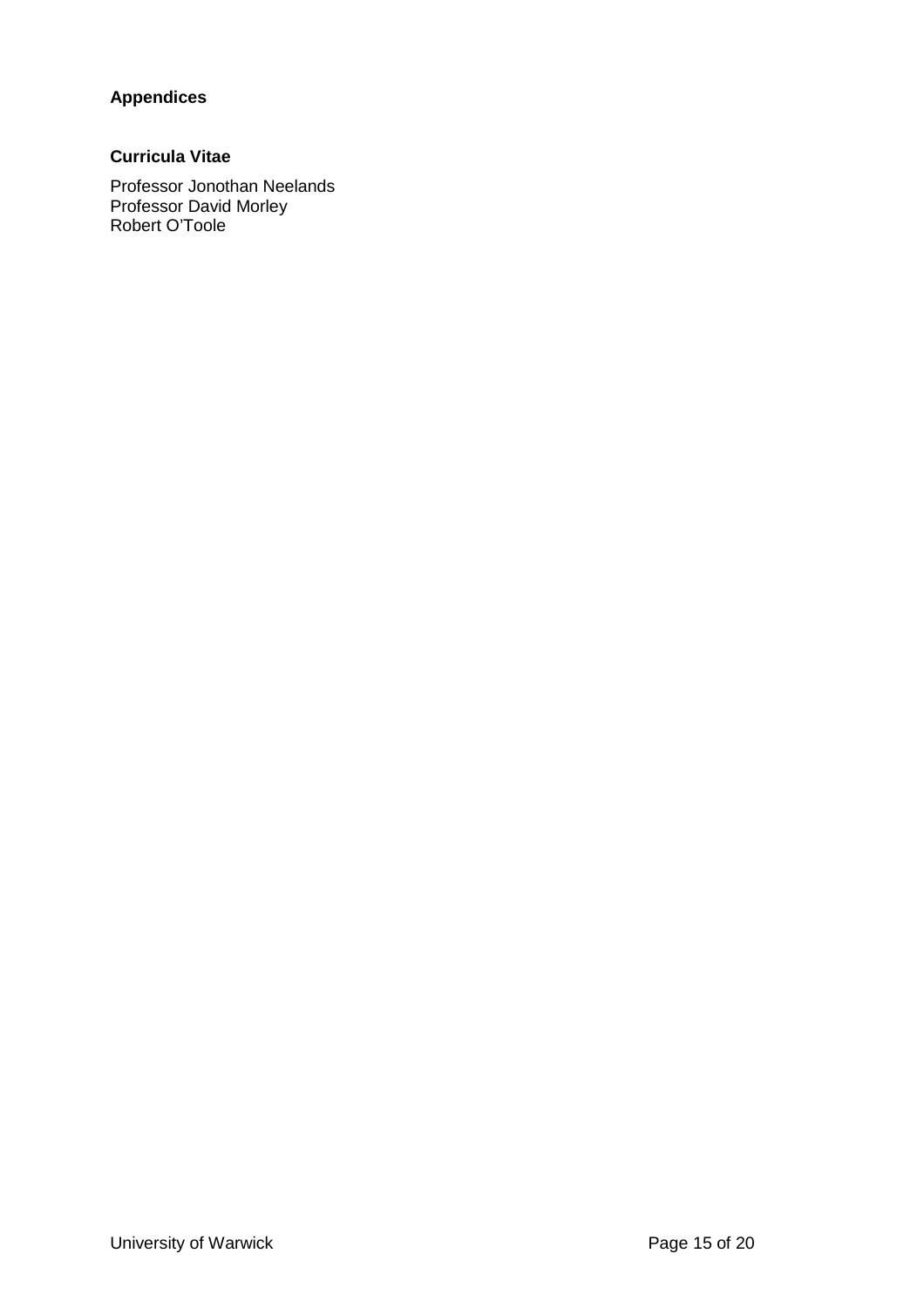## **Professor Jonothan Neelands**

Neelands is a National Teaching Fellow, Chair of Drama and Theatre Education and Director of Teaching and Learning in the Institute of Education at the University of Warwick. He is an experienced trainer and workshop leader with a national and international reputation for delivering high quality professional training and development opportunities. Research interests include cultural and creative learning, the politics of cultural and education policymaking, teaching in urban settings, the sociology of educational disadvantage and the articulation of a pro-social pedagogy of arts education.

He is an associate of the CAPITAL Centre for creativity and performance in teaching and learning, which is a joint initiative between the University of Warwick and the Royal Shakespeare Company. He is closely involved in the RSC's *Stand Up For Shakespeare* campaign to improve the quality of Shakespeare teaching at secondary and HE levels. Professor Neelands has advised government on the identification and training of talented young performers and is Research Consultant for the National Council of Drama Training and a member of the RSC Education Advisory Group.

Professor Neelands has trained teaching artists at the New Victory Theater in New York since 2005, he also runs a Post Graduate Award for RSC actors training to work in schools. Recent research projects have been in partnership with Birmingham Royal Ballet, RSC and the National Association of Youth Theatres amongst others.

## **Selected publications:**

- Neelands, J. (2009) Acting together; ensemble as a democratic process in art and life *RIDE Vol 14 no 2*
- Neelands, J and Dobson, W. (2008) *Advanced Drama and Theatre Studies* (London, Hodder Headline)
- Neelands, J. (2009) Getting off the Subject: English, Drama, Media and the Commonwealth of Culture, in Manuel, J. Andersen, M. and Cater, D. (2009) *Re-visioning English Education: Imagination, Innovation, Creativity* (Sydney; Univeristy of Sydney Press
- Neelands, J (2006) 'Re-Imaging the Reflective Practitioner' in Ackroyd, J. (2006) (Ed.) *Research Methods in Drama Education* (Trentham; Stoke on Trent)
- Campbell, R. Eyre, D. Muijs, D. Neelands, J. Robinson, W. (2007) Personalised Learning: ambiguities in theory and practice, *British Journal of Educational Studies Vol 55 (2) June 2007*
- Neelands, J. (2003) 'Miracles are Happening: beyond the rhetoric of transformation in the western traditions of drama education' *Research in Drama Education Vol.9 No.1 2004* (47-57)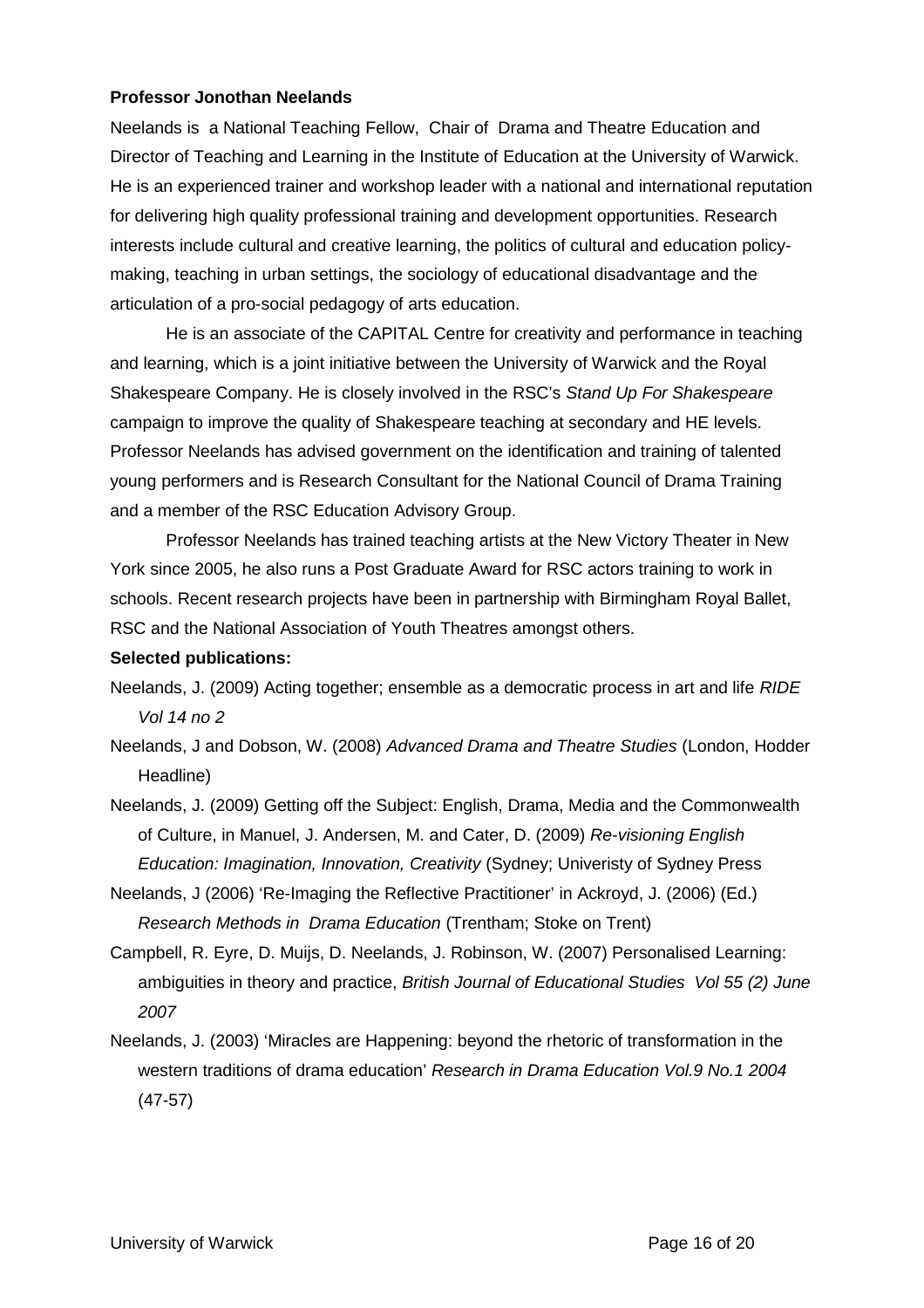## **Professor David Morley**

Morley is a British poet, critic, anthologist, editor and scientist of partly Romani extraction. He has published eighteen books, including nine collections of poetry. His work has been translated into several languages including Arabic. His forthcoming collection from Carcanet will be titled *Hedgehurst*.

He read Zoology at Bristol University, gaining a fellowship from the Freshwater Biological Association. He then conducted research on acid rain after which he directed the National Association of Writers in Education and was elected deputy chair of The Poetry Society (UK), co-founding The Poetry Cafe in Covent Garden. David went on to co-edit a bestselling anthology *The New Poetry* for Bloodaxe Books (1993) and edited the British and Irish poetry list for Arc Publications for ten years. He subsequently became Literature Officer for Kirklees in Yorkshire, directing the 1995 World Poetry Festival and 1995 Small Press Festival. Throughout this time Morley advised the British governement on arts in education and literature funding, and served on panels for regional and national Arts Councils in England.

In 1996 he founded the Warwick Writing Programme with Jeremy Treglown. He is currently Director of the Warwick Writing Programme and Professor of Creative Writing. The University of Warwick awarded him a personal Chair in 2007, and a D.Litt in 2008. David has received thirteen literary awards, including a major Eric Gregory Award (in 1989), a Tyrone Guthrie Award from Northern Arts, a Hawthorden International Writers Fellowship, an Arts Council Writers Award, a Creative Ambitions Award, the Raymond Williams Prize, and an Arts Council Fellowship.

Morley writes criticism, essays and reviews for newspapers and magazines including *The Guardian*, *Poetry Review, PN Review* and *The Times Higher Education Supplement.* He is currently co-editing *The Cambridge Companion to Creative Writing.* He tutors for The Arvon Foundation, The Poetry School and Maddy Prior's Stones Barn courses. His latest collection of poetry, *The Invisible Kings*, was a Poetry Book Society Recommendation.

## **Selected Publications**

*Under the Rainbow: Writers and Artists in Schools* (Bloodaxe, 1992) *The Cambridge Introduction to Creative Writing* (Cambridge University Press, 2007) Editor, *The Greatest Gift* (NAGTY, 2007)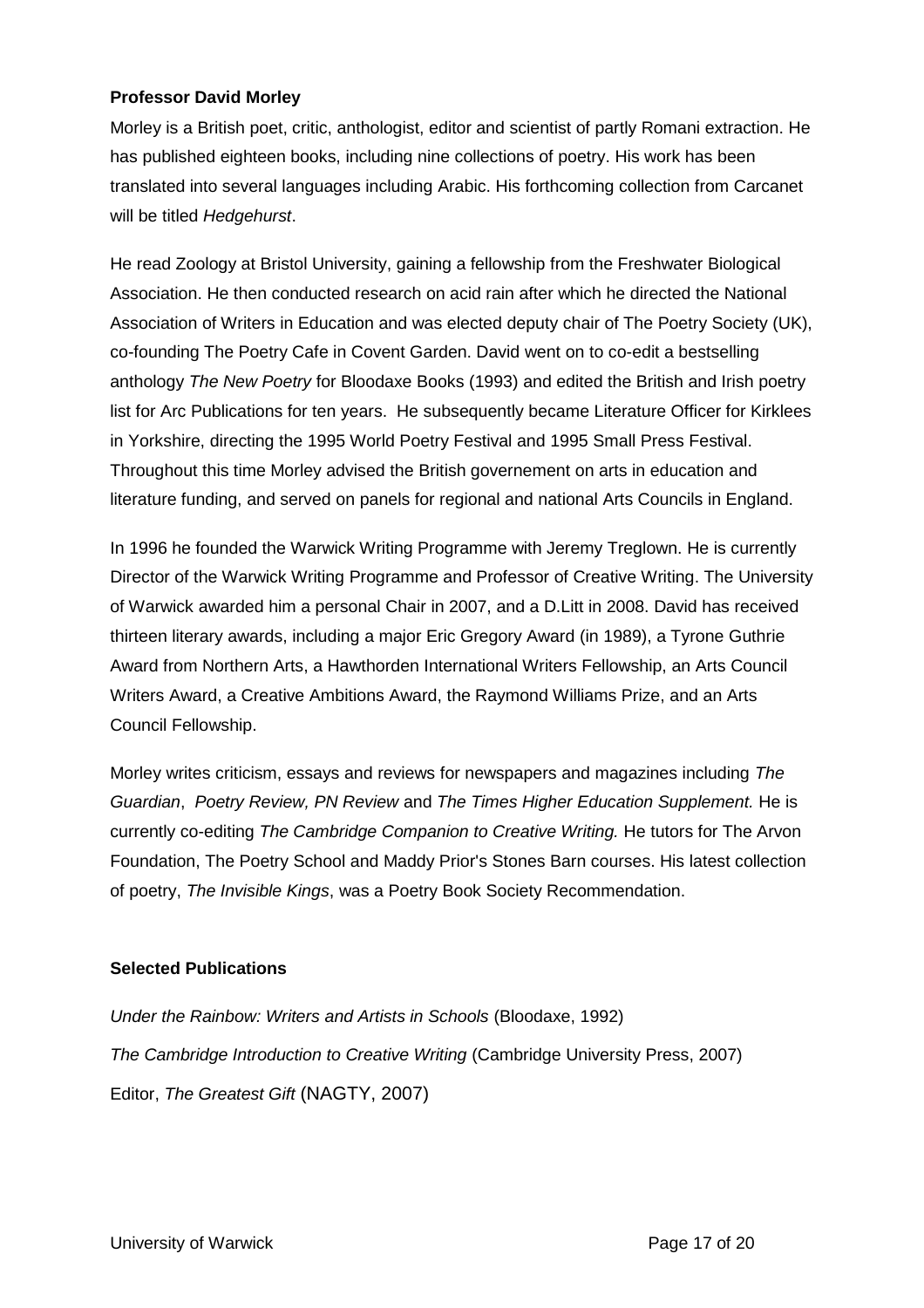# **Robert O'Toole**

An experienced and skilled technologist, ICT teacher, and creative communications designer, Robert develops, evaluates and promotes innovative e-learning and e-research practices throughout Warwick University and beyond. He is the recipient of a Higher Education Academy **National Teaching Fellowship** 2008 and the **Warwick Award for Teaching Excellence** 2008.

#### **Experience**

| Arts Faculty E-learning Advisor, Warwick University                      | 2004-present |
|--------------------------------------------------------------------------|--------------|
| Lecturer, web & information design, International Design & Communication | 2006-present |
| MA, Warwick University                                                   |              |
| E-learning Web Application Developer, Warwick University                 | 2002-2004    |
| Software Development Consultant, Andersen's                              | 2001-2002    |
| E-learning Research, Development & Support, Oxford University            | 1999-2001    |
| ICT Teacher, Thomas Aveling School                                       | 1997-1999    |

#### **Education**

| Information Technology PGCE, Warwick University      | 1996-1997 |
|------------------------------------------------------|-----------|
| MSc Knowledge Based Systems, Sussex University       | 1995-1996 |
| BA Honours Philosophy First Cass, Warwick University | 1991-1994 |

#### **Recent funded projects**

| Warwick Media Workshop                  | <b>WATE</b>                              | 2009    |
|-----------------------------------------|------------------------------------------|---------|
| Future Platforms for Mobile, Blended,   | <b>NTFS</b>                              | 2009    |
| Research Based Learning                 |                                          |         |
| Arts Faculty E-Squad: digitally native  | <b>Teaching Quality Enhancement Fund</b> | 2007    |
| students supporting digitally immigrant |                                          |         |
| staff.                                  |                                          |         |
| <b>Warwick Podcasts Competition</b>     | <b>Education Innovation Fund</b>         | 2007/08 |
| Women in Modern Irish Culture Database  | <b>AHRC</b>                              | 2005    |

## **Selected conference presentations**

- Five Years as a Web 2.0 University, Shock of the Old, Oxford University, 2008
- Developing writing with Warwick Blogs, Blogs Symposium, Warwick University, 2006
- Academic blogging, Oxford Brookes Institute of Education, 2006
- Warwick Blogs: Guerilla PDP, Shock of the Old, Oxford University, 2005
- The future of e-learning: intellectual capital and the network effect, OxTalent lecture, Oxford University, 2000

## **Publications**

*Contagium Vivum Philosophia* in *Deleuze and Philosophy*, ed. Ansell-Pearson, Routledge, 1997.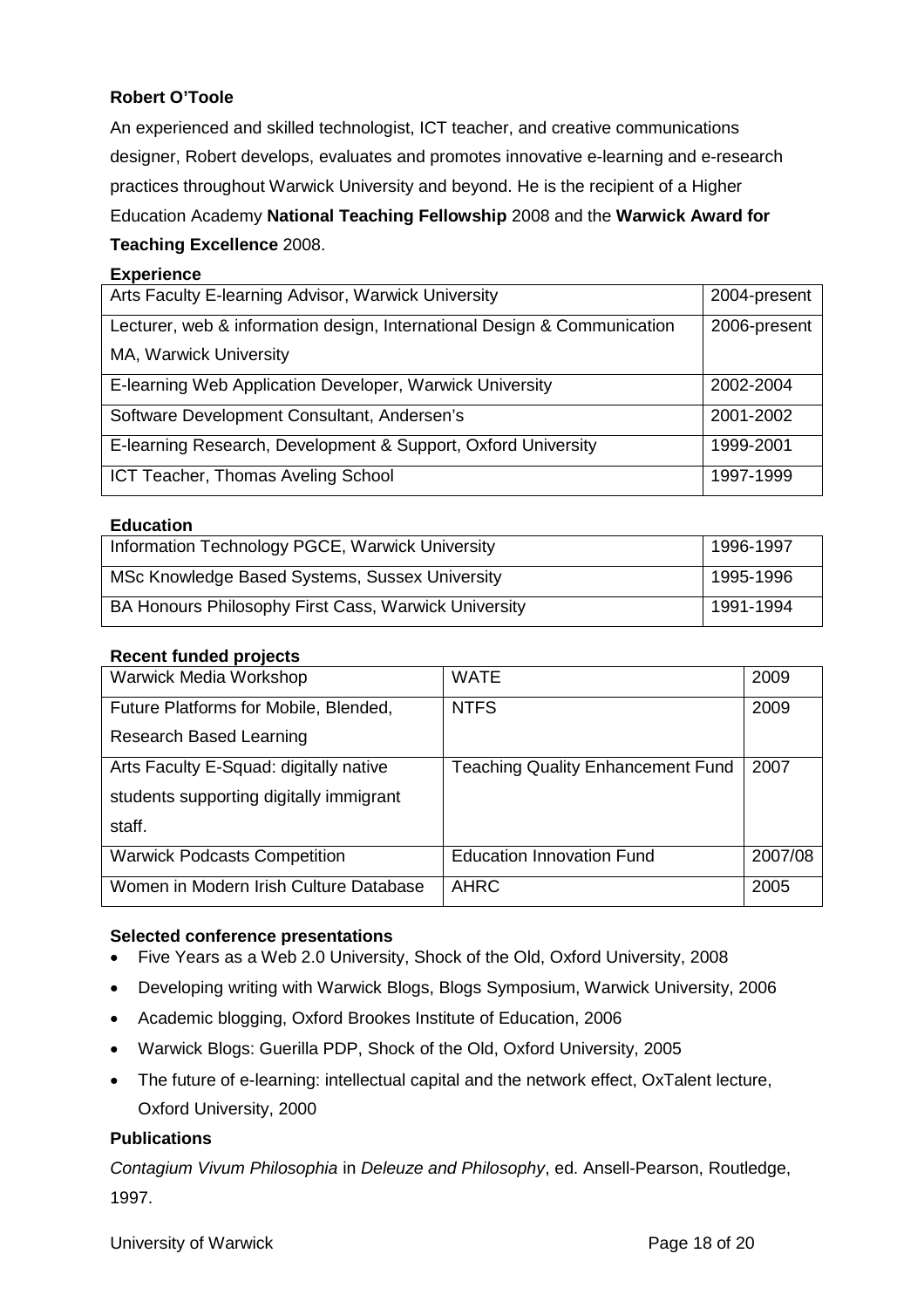#### **References**

Argyris, C. (1992) *On Organisational Learning.* Cambridge MA: Blackwell

- Argyris, C. and Schon, D. (1974) *Theory in Practice: Increasing Professional Effectiveness.* San Francisco: Jossey Bass
- Boal, A. (1992) *Games for Actors and Non-Actors*, 2<sup>nd</sup> ed. London: Routledge

Bruner, J. (1986) *Actual Minds, Possible Worlds*. Cambridge MA: Harvard University Press CBI (2008) Higher Education Task Force Key Facts 1.

http://www.cbi.org.uk/ndbs/press.nsf/0363c1f07c6ca12a8025671c00381cc7/3f109c6775f 30aec802574c6003a51ce/\$FILE/CBI%20HE%20Task%20Force%20Key%20Facts%201. pdf (accessed 16 February 2009)

Classrooom". *Pedagogy* 2.3, 409-12

Cox, G. (2005) *Cox Review of Creativity in Business: Building on UK's Strengths,* London, DTI.

Csíkszentmihályi, M. (1999) Implications of a System's Perspective for the Study of Creativity. IN STERNBERG, R. J. (Ed.) *Handbook of Creativity.* Cambridge, Cambridge University Press

- Daniels, H., ed. (2001) *Vygotsky and Pedagogy*. Routledge: London and New
- DCMS (2008) *Creative Britain: New Talents for the New Economy,* London, DCMS.
- Feinman, J.M. (1995) "Simulations: An Introduction". *Journal of Legal Education.* 45, 469- 479
- Freire, P, and Shor, I. (1987) *A Pedagogy of Liberation: Dialogues on Transforming Education*. New York: Bergin and Garvey
- Gardner, H. (1985) *Frames of Mind: The Theory of Multiple Intelligences*. New York: Basic

Holmes, M. and J. Maxwell (1987) "The Use of Role Play and Video in Teaching Communication Skills to Law Students". *Journal of Professional Legal Education*. 5, 151- 9

Jackson, N. Oliver, M. Shaw, M. Wisdom, J. (Eds) (2006) *Developing Creativity in Higher Education: The Imaginative Curriculum* London, Routledge

- Kolb. David. A. (1984) *Experiential Learning: Experience as the Source of Learning and Development*. Englewood Cliffs, NJ: Prentice Hall
- Leadbeater, C. (2004) *Personalisation through Participation,* London, DEMOS.

Magliola, R.R. (1977) *Phenomenology and Literature: An Introduction*. West Lafayette: Purdue University Press

Mienczakowski, Jim. (1995) "The Theatre of Ethnography: The Reconstruction of Ethnography into Theatre with Emancipatory Potential". *Qualitative Inquiry*. 1.3, 360-75.

O'Connor, P. (2007b). *I'm Not Telling: Using Process Drama to Explore Issues of Sexual Abuse and Disclosure*. Office of the Police Commissioner: Wellington.